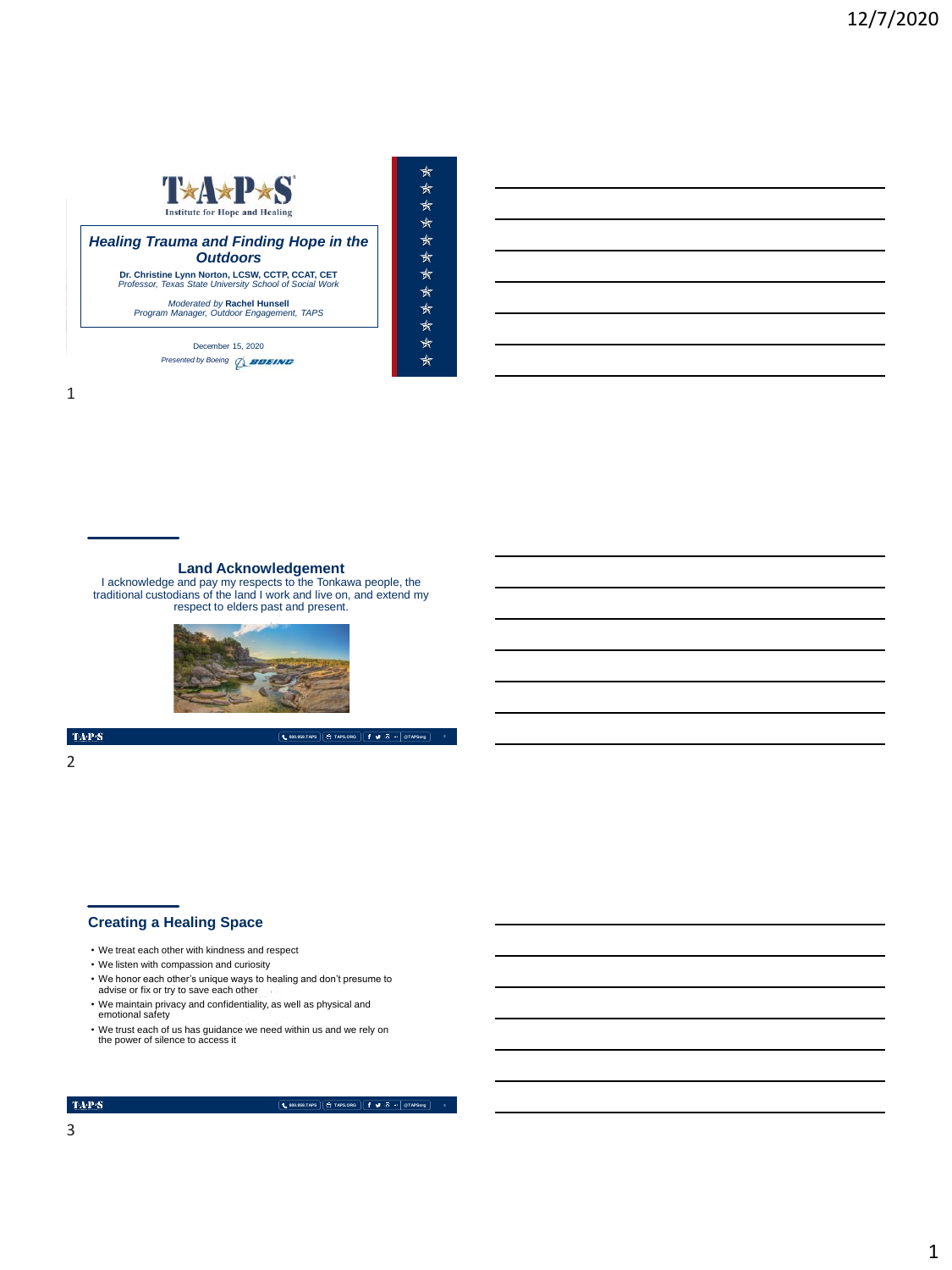

yourjoyologist.com

**800.959.TAPS TAPS.ORG @TAPSorg 4**

**800.959.TAPS TAPS.ORG @TAPSorg**

**800.959.TAPS TAPS.ORG @TAPSorg 6**

 $\langle \mathbf{T} \mathbf{A} \mathbf{P} \mathbf{S} \rangle$ 4

**Global Collective Trauma**



TAP $\overline{\mathbf{S}}$ 5



 $\mbox{TA-PS}$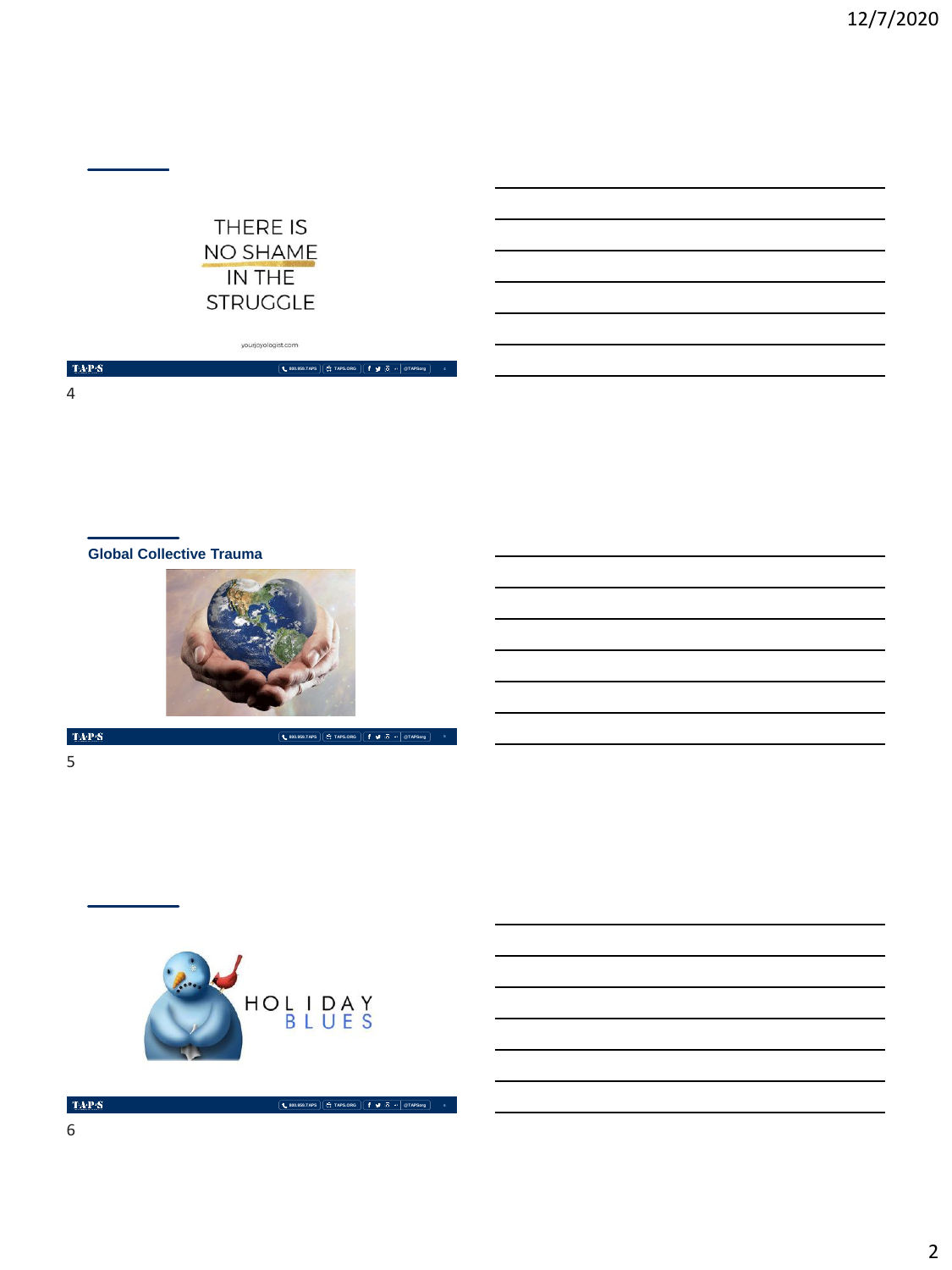# **It's Not Weakness, It's Biology**







## $\mathrm{TAP}S$

8

#### **How Can Nature Help Us Stay in Our Resilience Zone?**

- Reduces blood pressure, heart rate, respirations
- Reduces stress, anxiety, anger and fear
- Reduces mental rumination
- Restores focus and attention
- Enhances physical and emotional wellbeing
- Promotes CONNECTION and COREGULATION

### $\mathrm{TAP}S$

**800.959.TAPS TAPS.ORG @TAPSorg 8**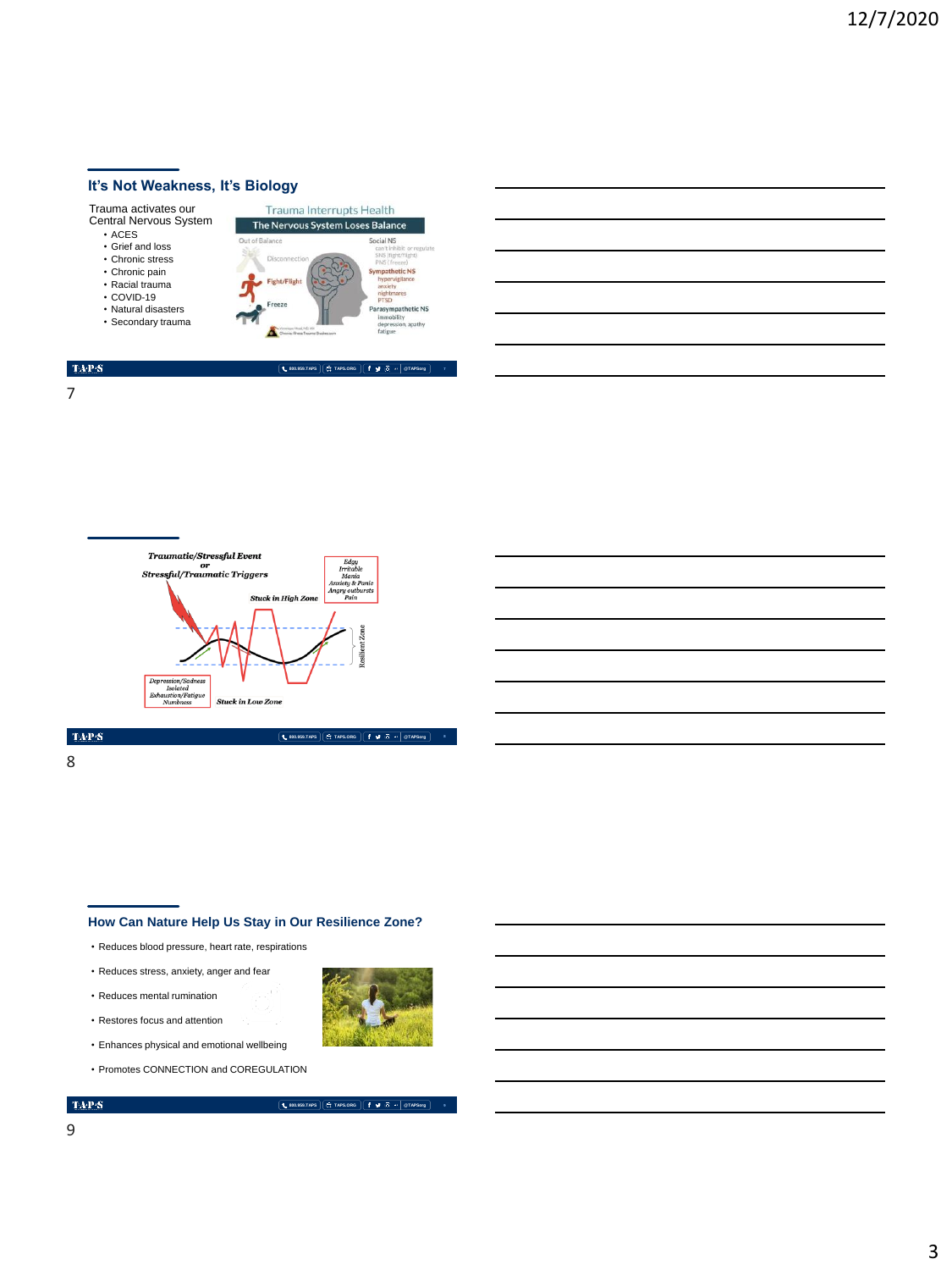#### **Connection and Co-regulation: Self, Others and the Natural World**



 $\langle \mathbf{T} \mathbf{A} \mathbf{P} \mathbf{S} \rangle$ 

10

# **Two Ways of Experiencing Nature**





**800.959.TAPS TAPS.ORG @TAPSorg 10**

Being in Nature Doing in Nature

**800.959.TAPS TAPS.ORG @TAPSorg**

### $\langle \mathbf{T} \mathbf{A} \mathbf{P} \mathbf{S} \rangle$

#### 11

# **Being in Nature Might Include…**

- Forest bathing
- Horticultural therapy
- Nature meditation and other mindfulness-based approaches
- Therapeutic landscaping
- Nature/awe walks
- Outdoor yoga
- Conservation activities



## $\mathrm{TaPP}(\mathbf{S})$

**800.959.TAPS TAPS.ORG @TAPSorg**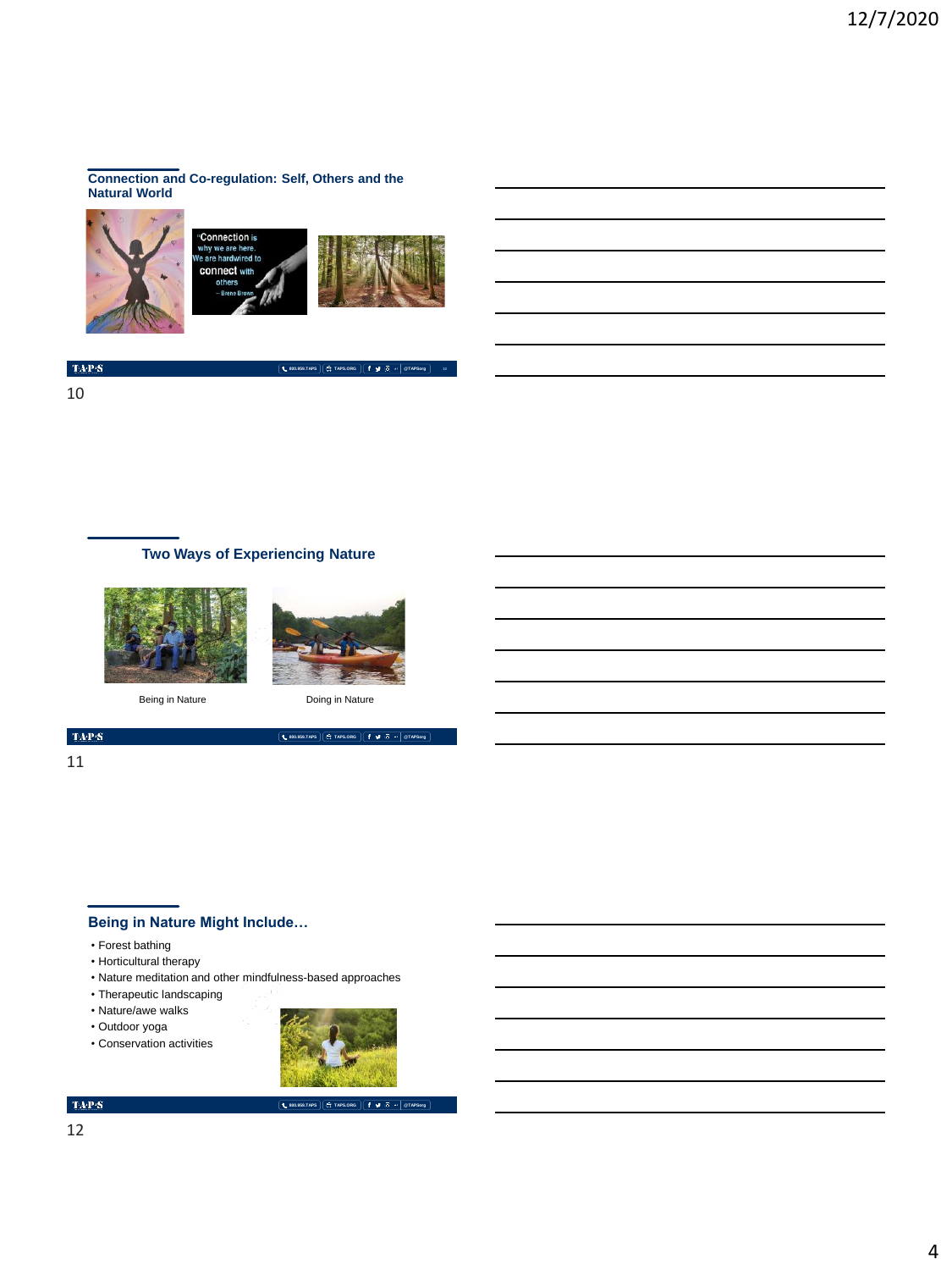# **Doing in Nature Might Include…**

- Outdoor teambuilding activities
- Geocaching
- Low/high ropes course
- Rock climbing
- Backpacking expeditions
- Canoeing/kayaking/rafting
- Mountain biking



**800.959.TAPS TAPS.ORG @TAPSorg**

# $\langle \mathbf{T} \mathbf{A} \mathbf{P} \mathbf{S} \rangle$

13



#### 14

# **Noticing Ecological Metaphors**



When roots are above the soil, they're<br>easily damaged. They can be sliced by<br>lawnmowers or string trimmers or worn<br>and torn by foot traffic. Damaged roots<br>can't do their job of collecting water and<br>nutrients to support the



Why dead trees are essential for healthy<br>forests: <u>https://egret.org/snags-why-dead-trees-are-essential-healthy-forests</u>

**800.959.TAPS TAPS.ORG @TAPSorg 15**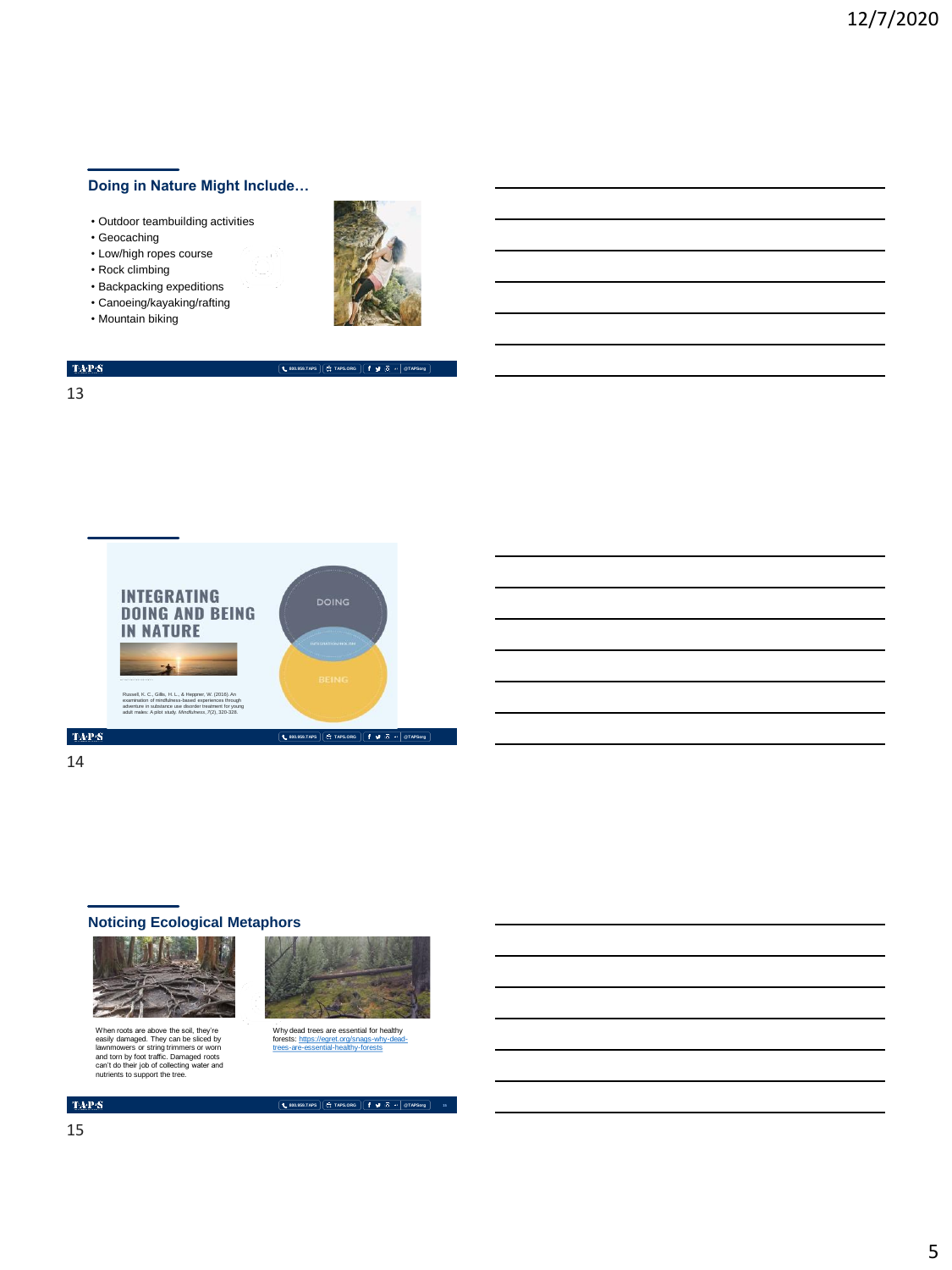# **Practice Noticing**



**800.959.TAPS TAPS.ORG @TAPSorg**

**16**

TAP:S

16

# **Nature Journaling**

| Activity | What did you<br>notice in<br>nature? | Feelings? | Sensations of<br>wellbeing | Metaphors/<br>Other |
|----------|--------------------------------------|-----------|----------------------------|---------------------|
|          |                                      |           |                            |                     |
|          |                                      |           |                            |                     |
|          |                                      |           |                            |                     |
|          |                                      |           |                            |                     |
|          |                                      |           |                            |                     |
|          |                                      |           |                            |                     |
|          |                                      |           |                            |                     |
|          |                                      |           |                            |                     |

 $\mbox{TAPS}$ 

17



 $\langle \mathbf{T} \mathbf{A} \mathbf{P} \mathbf{S} \rangle$ 18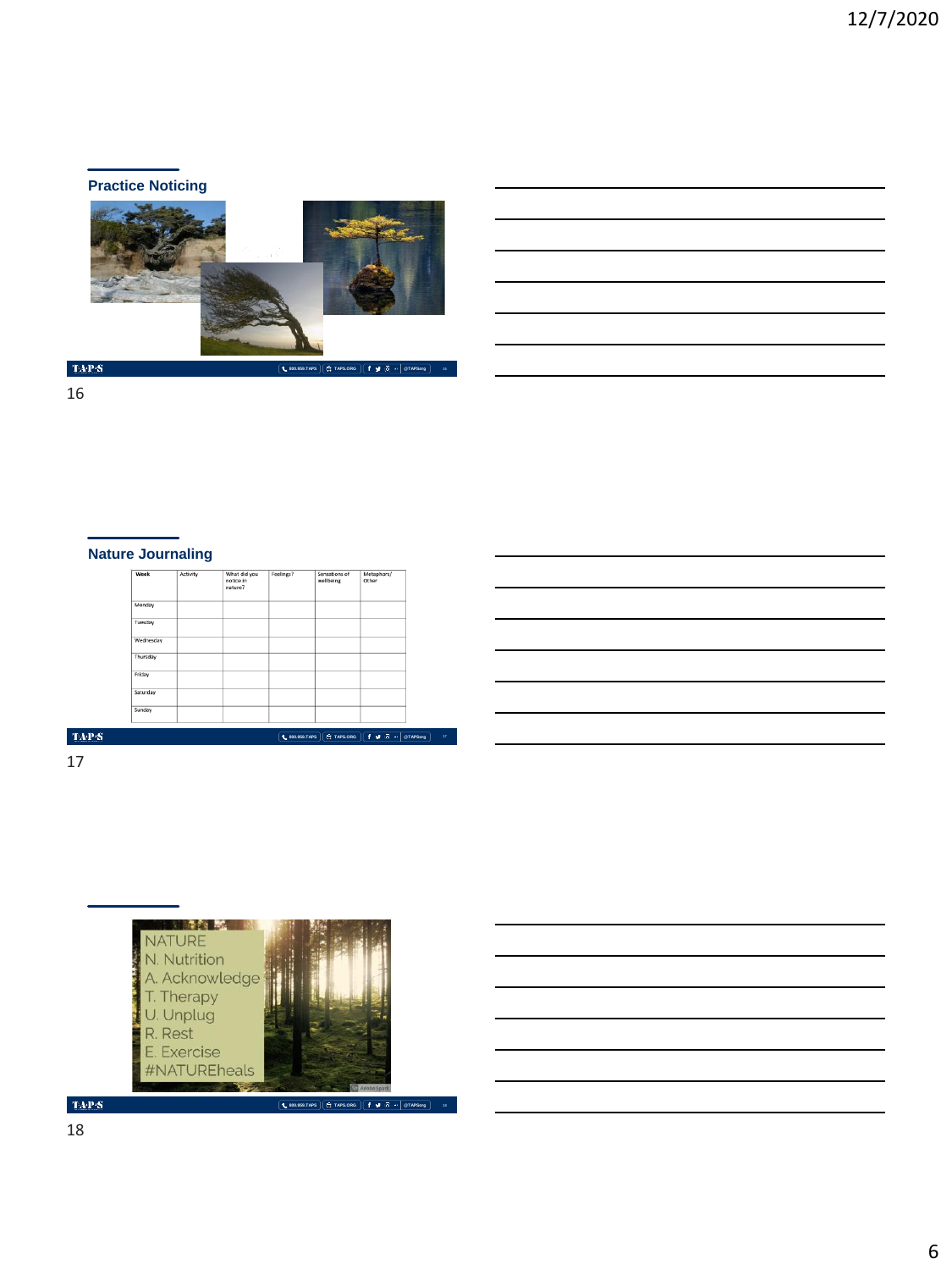**What is the Source of Your Health? What is the Source of Your Recovery?**



<https://www.youtube.com/watch?v=y-wHq6yY2CI>

 $\mathrm{TAP}S$ 

19

#### **More Resilience Activities**

[https://positivepsychology.com/resilience-activities-](https://positivepsychology.com/resilience-activities-exercises/#science-based-activities)exercises/#science-based-activities

<https://bouncebackparenting.com/resilience-activities/>

#### **Creating a self-care plan that includes:**

- "Help Now" to long-term resilience planning
- Including nature journaling Coping and resource groups
- Stress first aid kits
- 

 $\mathrm{TAP}S$ 

**800.959.TAPS TAPS.ORG @TAPSorg**

**20**

**800.959.TAPS TAPS.ORG @TAPSorg**

20



Spending time in nature, connecting with ecological metaphors, can help us find deeper meaning and purpose in our lives.

Purpose in life fosters resilience by protecting the brain against the negative effects of stress.

 $\mbox{TA-PS}$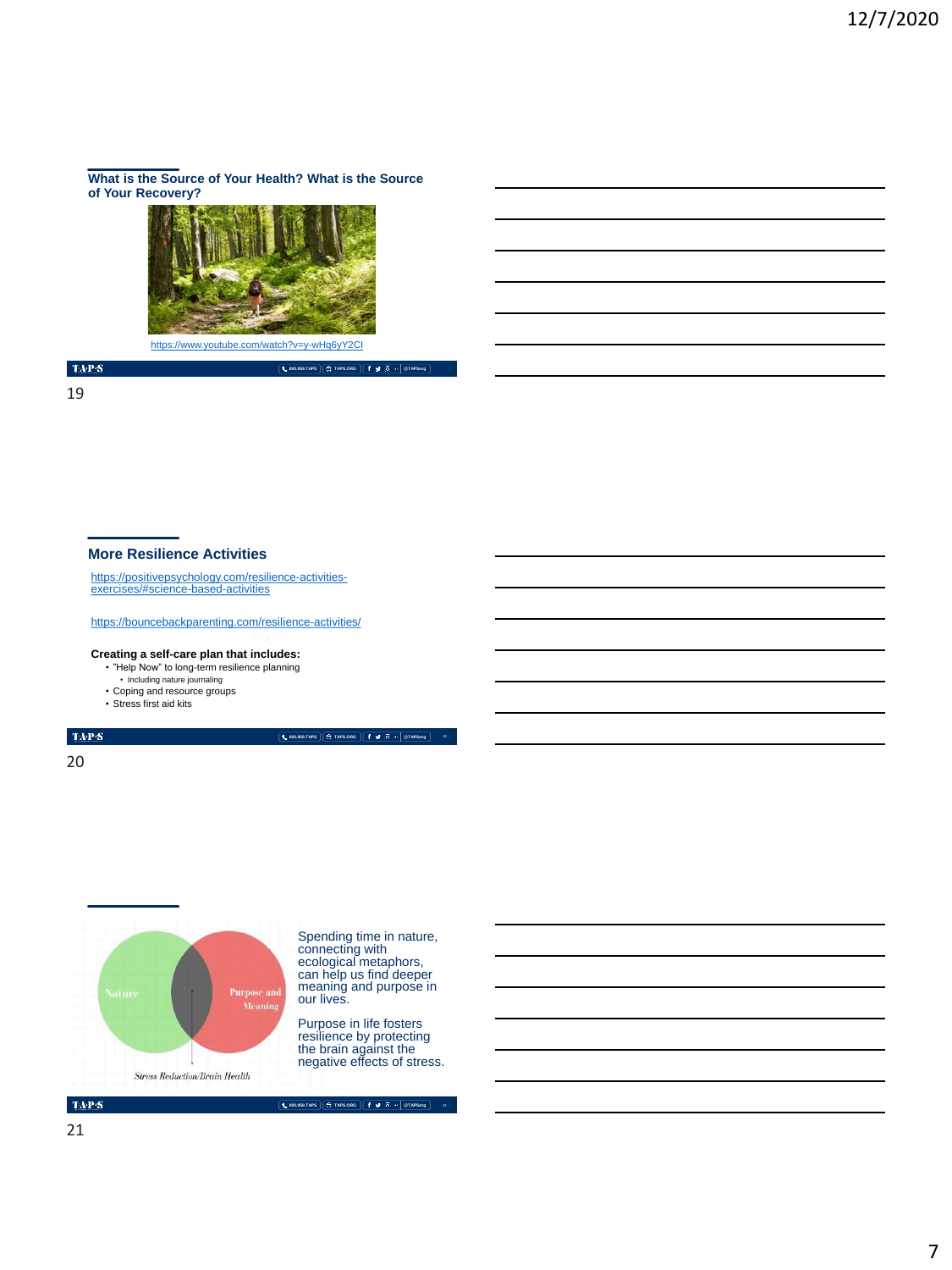# **Questions?**

TAP:S 22

**800.959.TAPS TAPS.ORG @TAPSorg**

**800.959.TAPS TAPS.ORG @TAPSorg**

# **Upcoming TAPS Institute Programs**

| January 12 | "Be Strong" and Other Myths of Grief                              |  |  |  |  |
|------------|-------------------------------------------------------------------|--|--|--|--|
|            | Live Webinar, Noon-1:00 p.m. ET                                   |  |  |  |  |
|            | Kelvin Chin, MA, JD, Executive Director and Founder.              |  |  |  |  |
|            | Overcoming the Fear of Death Foundation, Turning Within           |  |  |  |  |
|            | <b>Meditation Foundation</b>                                      |  |  |  |  |
| January 28 | <b>Mindfulness as Your Superpower</b>                             |  |  |  |  |
|            | Live Webinar, Noon-1:00 p.m. ET                                   |  |  |  |  |
|            | Jill Harrington-LaMorie, DSW, LCSW, Senior Field                  |  |  |  |  |
|            | Researcher/Clinician, Center of the Study of Traumatic Stress &   |  |  |  |  |
|            | Heather Stang, MA, C-IAYT, Founder, Mindfulness & Grief Institute |  |  |  |  |
|            |                                                                   |  |  |  |  |

Visit *taps.org/institute* to learn more and RSVP!

**TAP**<sup>\$</sup> $S$ 23